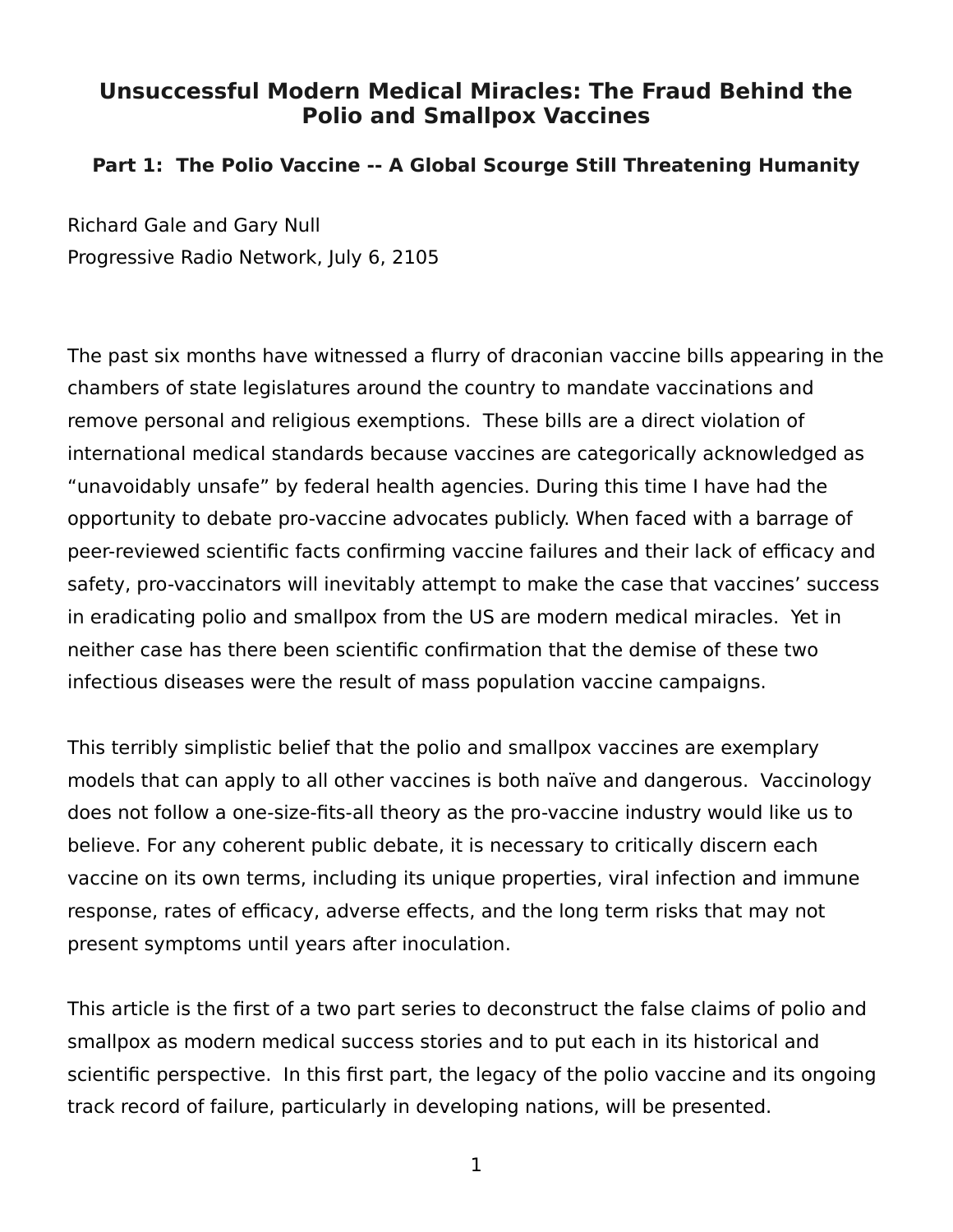It is a dangerous assumption to believe that any new vaccine or drug is categorically safe once it is approved and released upon an uninformed public. The history of pharmaceutical science is largely a story of far more failures than successes, although this news doesn't reach mainstream attention. Numerous drugs over the decades have been approved and found more dangerous than the medical condition being targeted but only after tens of thousands of people were turned into guinea pigs by the medical establishment. In the case of vaccines of human papilloma vaccine (Gardasil) and Paul Offit's vaccine for rotavirus (Rotateq), both have failed and both were fast tracked through the FDA and have proven to show reason for serious concern over their efficacy and safety.

Fast tracking unsafe and poorly researched vaccines was certainly the case for one of the first polio vaccines in 1955. In fact the polio vaccine received FDA approval and licensure after two hours of review – the fastest approved drug in the FDA's history. Known as the Cutter Incident, because the vaccine was manufactured by Cutter Laboratories, within days of vaccination, 40,000 children were left with polio, 200 with severe paralysis and ten deaths. Shortly thereafter the vaccine was quickly withdrawn from circulation and abandoned.[1]

The CDC's website still promulgates a blatant untruth that the Salk vaccine was a modern medical success. To the contrary, officials at the National Institutes of Health were convinced that the vaccine was contributing to a rise in polio and paralysis cases in the 1950s. In 1957 Edward McBean documented in his book The Poisoned Needle that government officials stated the vaccine was "worthless as a preventive and dangerous to take." Some states such as Idaho where several people died after receiving the Salk vaccine, wanted to hold the vaccine makers legally liable. Dr. Salk himself testified in 1976 that his live virus vaccine, which continued to be distributed in the US until 2000, was the "principal if not sole cause" of all polio cases in the US since 1961. However, after much lobbying and political leveraging, private industry seduced the US Public Health Service to proclaim the vaccine safe.[2] Although this occurred in the 1950s, this same private industry game plan to coerce and buy off government health agencies has become epidemic with practically every vaccine brought to market during the past 50 years.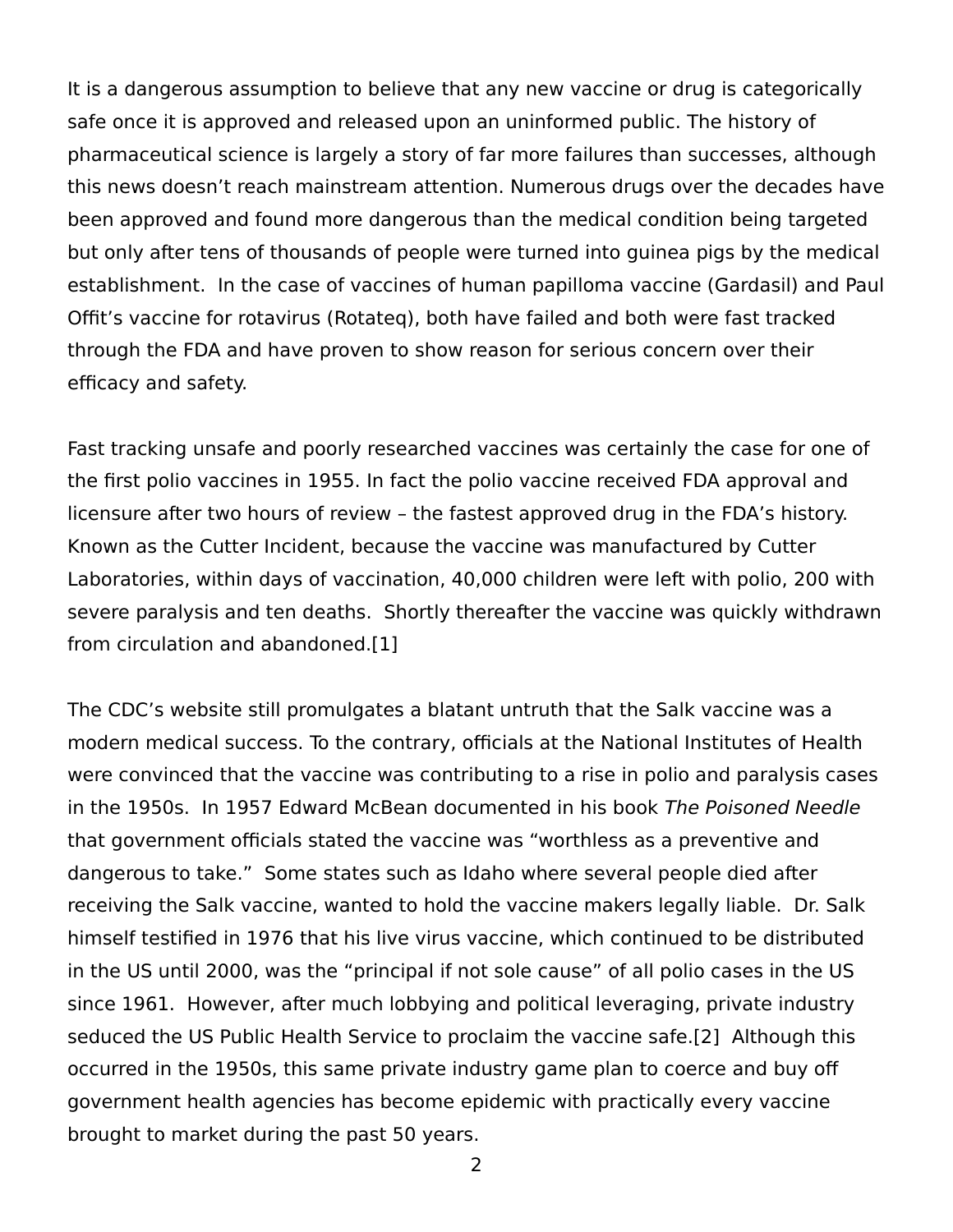Today, US authorities proudly proclaim the nation is polio-free. Medical authorities and advocates of mass vaccination defend the polio vaccine as an example for eradicating a virus and proof of the unfounded "herd immune theory". Dr. Suzanne Humphries, a nephrologist and one of today's most outspoken medical critics against vaccines has documented thoroughly that polio's disappearance was a game of smoke and mirrors. [3] By 1961, the polio vaccine should have been ruled a dismal failure and abandoned since more people were being paralyzed from the vaccine than wild poliovirus infection.

The 1950s mark a decade of remarkable medical achievement; it also marks a period of medicine's elevated naiveté and unwarranted idealism. Paralysis was not only associated with polio infections but also a wide variety of other biologic and toxic agents: aseptic meningitis, Coxsackie and Echo viruses, arsenic, DDT and other industrial chemical toxins indiscriminately released upon millions of Americans. In addition, paralytic conditions were given a variety of names in an attempt to distinguish them, although some, such as paralytic polio, aseptic meningitis and Coxsackie, were indistinguishable. One of the more devious names was Acute Flaccid Paralysis (AFP), a class of paralyses indistinguishable from the paralysis occurring in thousands within the vaccinated population. It was therefore incumbent upon health authorities to transfer polio vaccine-related injuries to non-poliovirus causation in order to salvage vaccination campaigns and relieve public fears. Dr. Humphries and her colleagues have noted a direct relationship between the increase in AFP through 2011 and government claims of declining polio infectious rates parallel with increased vaccination. [4]

In 1960, the Illinois Medical Society reviewed the polio vaccination campaign and noted an average of 30,000 cases of paralysis annually that were not be reported by the federal government. The review, which became known as the Ratner report noted that vaccine-caused paralytic cases were being given different labels by the CDC. This included renaming some cases as viral or aseptic meningitis. By modern standards, this rate of polio cases would have been defined as an epidemic.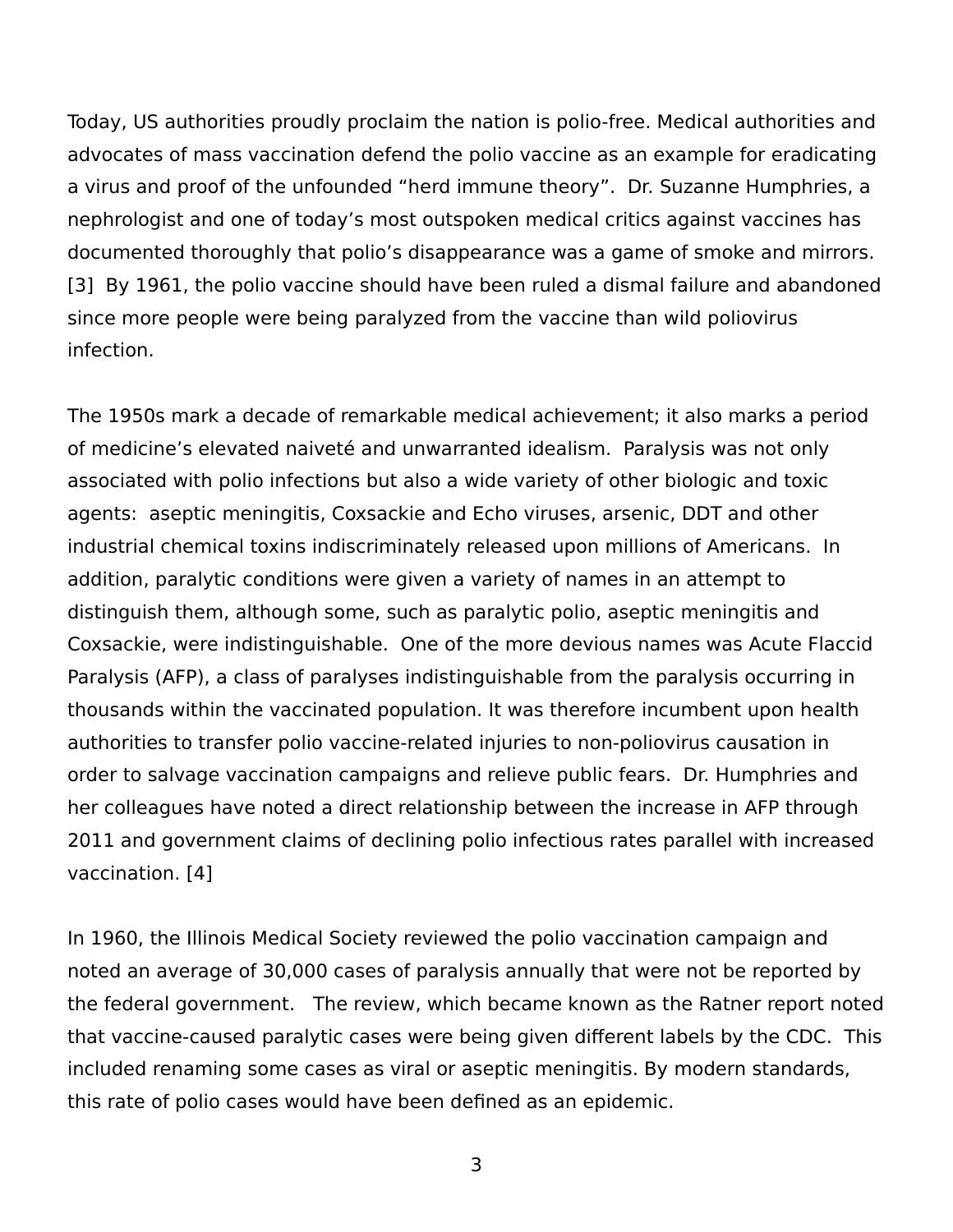One of the largest and most devious medical scandals in the history of American medicine also concerns the polio vaccine. In an excellent history about the polio vaccine, Neil Miller shares the story of Dr. Bernice Eddy, a scientist at the NIH who in 1959 "discovered that the polio vaccines being administered throughout the world contained an infectious agent capable of causing cancer." As the story is told, her attempts to warn federal officials resulted in the removal of her laboratory and being demoted at the agency.[5] It was only later that one of the nation's most famous vaccine developers, Maurice Hilleman at Merck identified the agent as a cancer causing monkey virus, SV40, common in almost all rhesus monkeys being used to culture the polio virus for the vaccine. This contaminant virus was found in all samples of the Sabin oral polio vaccine tested. The virus was also being found in Salk's killed polio injectable vaccine as well. No one knows for certain how many American's received SV40 contaminated vaccines, but some estimates put the figure as high as 100 million people. That was greater than half the US population in 1963 when the vaccine was removed from the market.

Many Americans today, and even more around the world, continue to be threatened and suffer from the legacy of this lethal vaccine. Among some of the more alarming discoveries since the discovery of the SV40 in Salk's and Sabin's vaccines and its carcinogenic footprint in millions of Americans today are:

- Loyola University Medical Center identified SV40 in 38% of bone cancer cases [6]
- 58% of mesothelioma cases, a life threatening lung cancer, had SV40 present
- A later analysis of a large national cancer database found mesotheliomas were 178% higher among those who received the polio vaccines
- A study published in Cancer Research found SV40 in 23 percent of blood samples taken and 45% of semen samples studied, thereby confirming that the monkey virus can be sexually transmitted.[7]
- Osteosarcomas are 10 times higher in states where the polio vaccine contaminated with SV40 was most used, particularly throughout the Northeastern states [8]
- Two 1988 studies published in the New England Journal of Medicine discovered that SV40 can be passed on to infants whose mother's received the SV40 tainted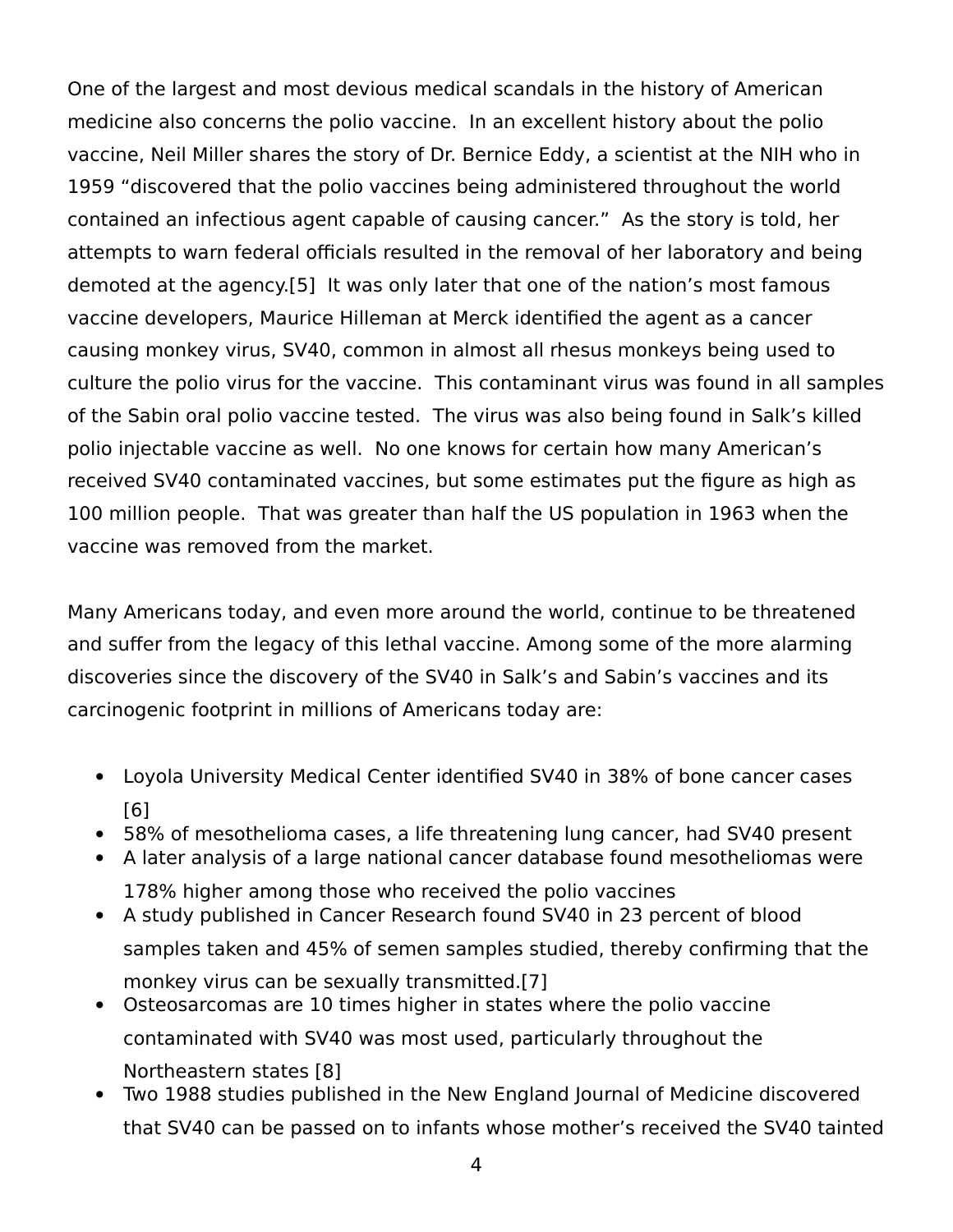vaccines. Those children later had a 13 times greater rate of brain tumors compared to children whose mothers did not receive the polio vaccines. This would also explain why these childrens' tumors contained the SV40 virus present, even though the children themselves did not receive the vaccine. [9]

There is a large body of scientific literature detailing the catastrophic consequences of SV40 virus infection. As of 2001, Neil Miller counted 62 peer-reviewed studies confirming the presence of SV40 in a variety of human tissues and different carcinomas. Although the killed polio vaccines administered in developed countries no longer contain the SV40 virus, the oral vaccine continues to be the vaccine of choice in poorer developing countries because it is cost-effective to manufacture. Safety is clearly not a priority of tdrug companies, health agencies and bureaucratic organizations that push the vaccine on impoverished children.

After almost sixty years of silence and a federally sanctioned cover up, the CDC finally admitted several years ago that the Salk and Sabin vaccines indeed were contaminated with the carcinogenic SV40 monkey virus. [10]

However, SV40 is not the only contaminate parents should be worried about. As with other vaccines, such as measles, mumps, influenza, smallpox and others, the viral component of the vaccine continues to be cultured in animal cell medium. This medium can contain monkey kidney cells, newborn calf serum, bovine extract and more recently clostridium tetani, the causative agent for tetanus infection. All animal tissue mediums can carry known and unknown pathogenic viruses, bacterial genetic residues, and foreign DNA fragments that pose countless potential health risks. Based upon transcripts of CDC meetings on biological safety, the late medical investigative reporter, Janine Roberts, noted that vaccine makers and government health officials admit they have no way to prevent dangerous carcinogenic and autoimmune causative genetic material from being injected into an infant. Among the unwanted genetic material that might be found in vaccines today are: cancer-causing oncogenes, bird leukemia virus, equine arthritic virus, prions (a protein responsible for Mad Cow Disease and other life threatening illnesses), enzyme reverse transcriptase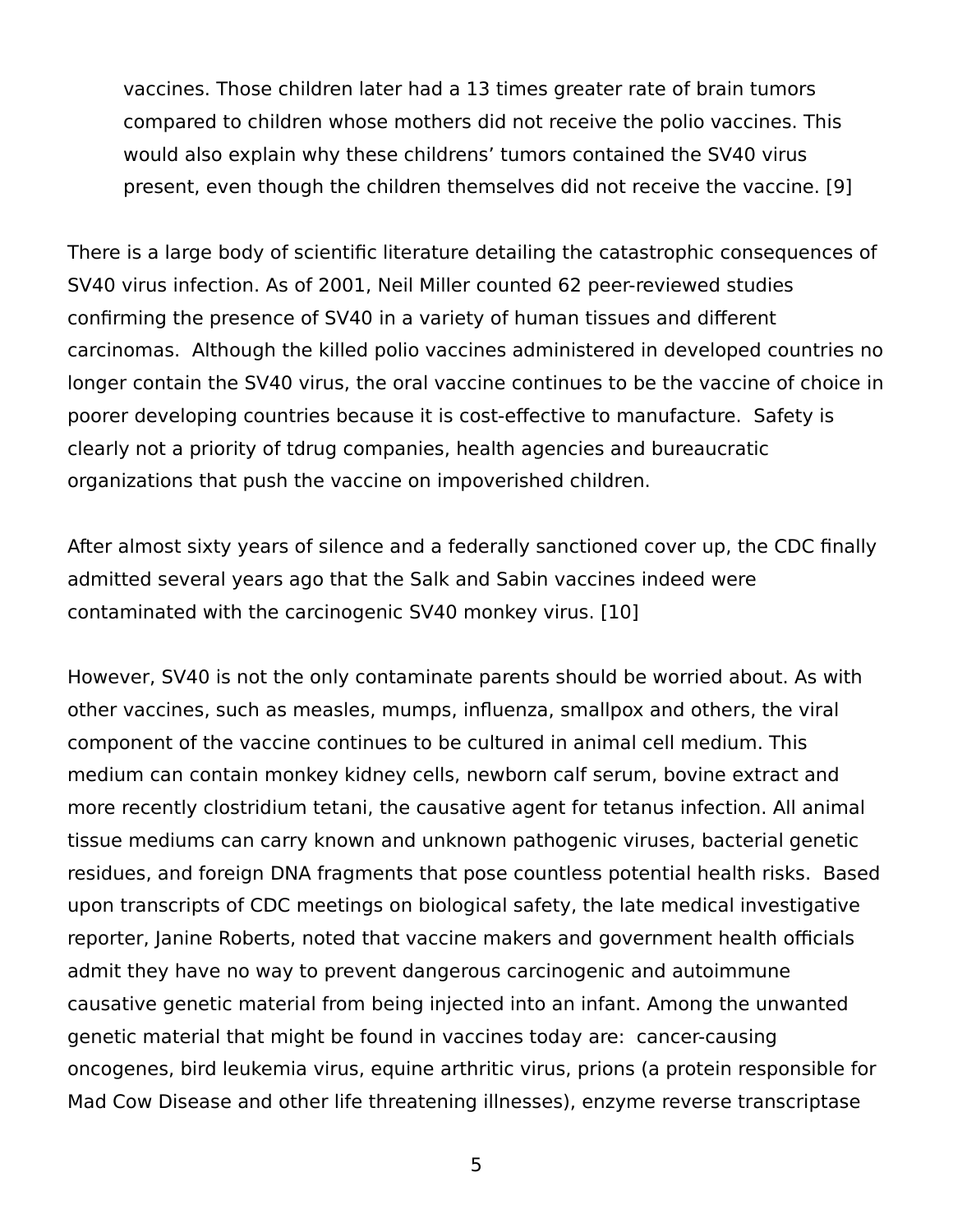(a biological marker associated with HIV infection), and a multitude of extraneous DNA fragments and contaminants that escape filtration during vaccine preparation. [11]

The CDC acknowledges that it is impossible to remove all foreign genetic and viral material from vaccines. As Janine Roberts noted, the science behind the manufacture of vaccines is extraordinarily primitive. Therefore, the CDC sets limits for how much genetic contamination by weight is permitted in a vaccine, and the agency over the years continues to increase the threshold.[12]

Amidst the polio vaccine debacle and mounds of scientific literature confirming the vaccines' failure, US health agencies and the most ardent proponents of vaccines, such as Paul Offit and Bill Gates, retreat into the protected cloisters of medical denialism and continue to spew folktales about polio vaccines' success.

The polio vaccines on the market have not improved very much during the past 60 years. They continue to rely upon primitive manufacturing technology and animal tissue culturing. In recent years Bill Gates' polio eradication campaigns in India have been dismal failures. Touted as one of the "most expensive public health campaigns in history" according to Bloomberg Business, as many as 15 doses of oral polio vaccine failed to immunize the poorest of Indian children. Severe gastrointestinal damage due to contaminated water and wretched sanitation conditions have made the vaccine ineffective. Similar cases have been reported with the rotavirus and cholera vaccine failures in Brazil, Peru and Bangladesh. According to epidemiologist Nicholas Grassly at Imperial College London, " There is increasing evidence that oral polio failure is the result of exposure to other gut infections." [13]

There is another even more frightening consequence of Gates' vaccine boondoggle launched upon rural India in 2011. This particular polio vaccine contains an increased dosage of the polio virus. In the April-June 2012 issue of the *Indian Journal of Medical* Ethics, a paper reported the incidence of 47,500 new cases of what is being termed "non-polio acute flaccid paralysis", or NPAFP, following Gates polio campaign.[14] The following year, there were over 53,500 reported cases. NPAFP is clinically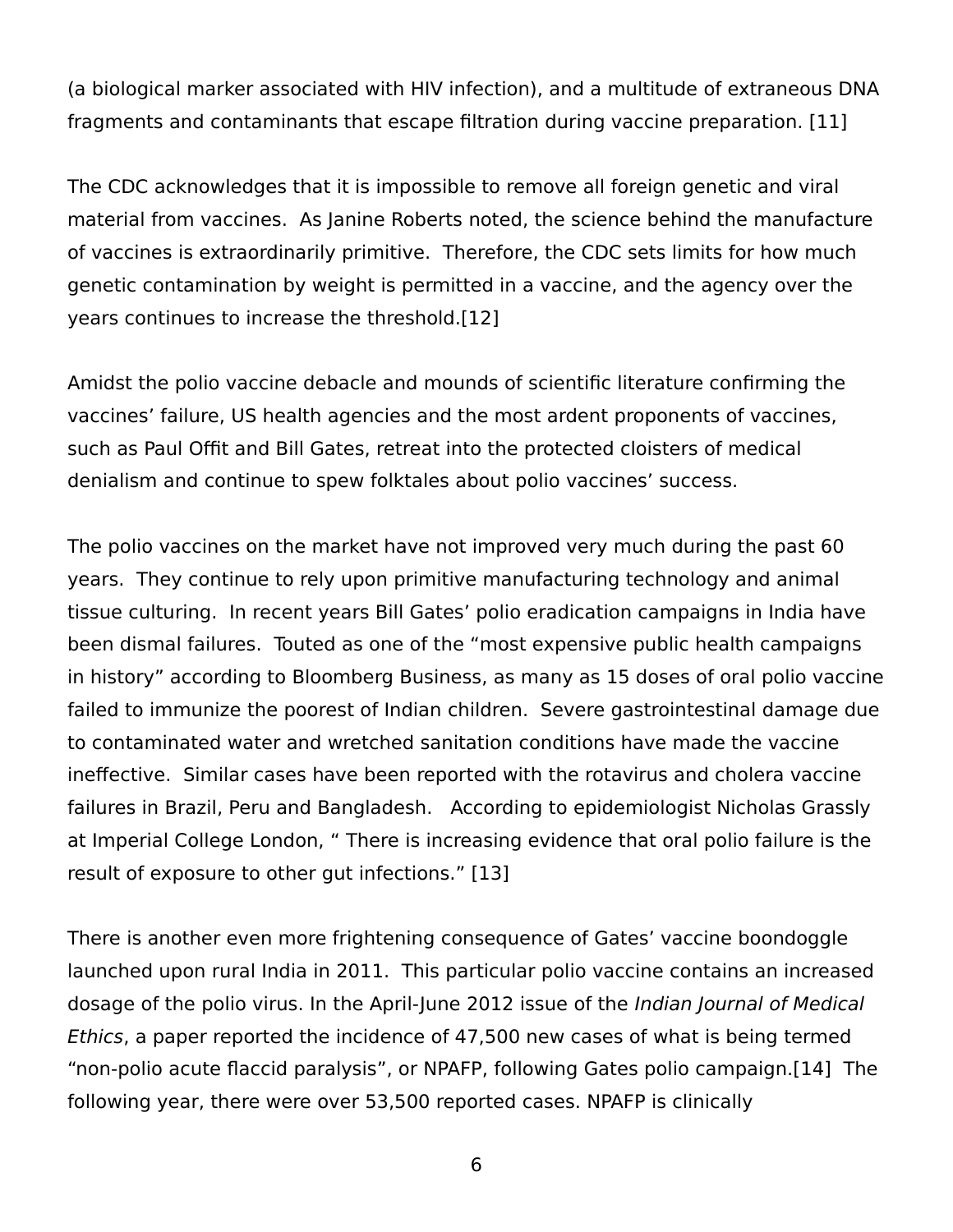indistinguishable from wild polio paralysis as well as polio vaccine-induced paralysis. The primary difference is that NPAFP is far more fatal.[15]

Physicians at New Delhi's St. Stephens Hospital analyzed national polio surveillance data and identified a direct correspondence between the vaccine's increased dosages and the rise in NPAFP. Coincidentally, the two states with the highest number of cases, Uttar Pradesh and Bihar, are also the two Indian states with the worst water contamination, poverty and highest rates of gastrointestinal diseases reported by Bloomberg. As early as 1948, during a particularly terrible polio outbreak in the US, Dr Benjamin Sandler at Oteen Veterans' Hospital observed the relationship between polio infection, malnutrition and poor diets relying heavily on starches. [16] According to nutrition data, white rice, the primary daily food staple among poorer Indians, has the highest starch content among all foods.[17]

Despite this crisis, in January 2014, Bill Gates, the WHO and the Indian government announced India is today a polio-free nation. [18] Another sleight of hand performance of the polio vaccine's magical act.

The case of India, and subsequent cases in other developing nations, scientifically supports a claim vaccine opponents have stated for decades; that is, improving sanitation, providing clean water, healthy food, and the means for better hygiene practices are the safest and most efficacious measures for fighting infectious disease. According to statistics compiled by Neil Miller, Director of ThinkTwice Global Vaccine Institute, the polio death rate had declined by 47% from 1923 to when the vaccine was introduced in 1953. In the UK, the rate declined 55% and similar rates were observed in other European countries.[19] Many historians of science, such as Robert Johnson at the University of Illinois, agree that the decrease in polio and other infectious diseases during the first half of the twentieth century were largely the result of concerted national public health efforts to improve sanitation and public water systems, crowded factory conditions, better hygienic food processing, and new advances in medicine and health care. Relying upon the unfounded myth that vaccines are a magic bullet to protect a population suffering from extreme conditions of poverty, while failing to improve these populations' living standards, is a no-win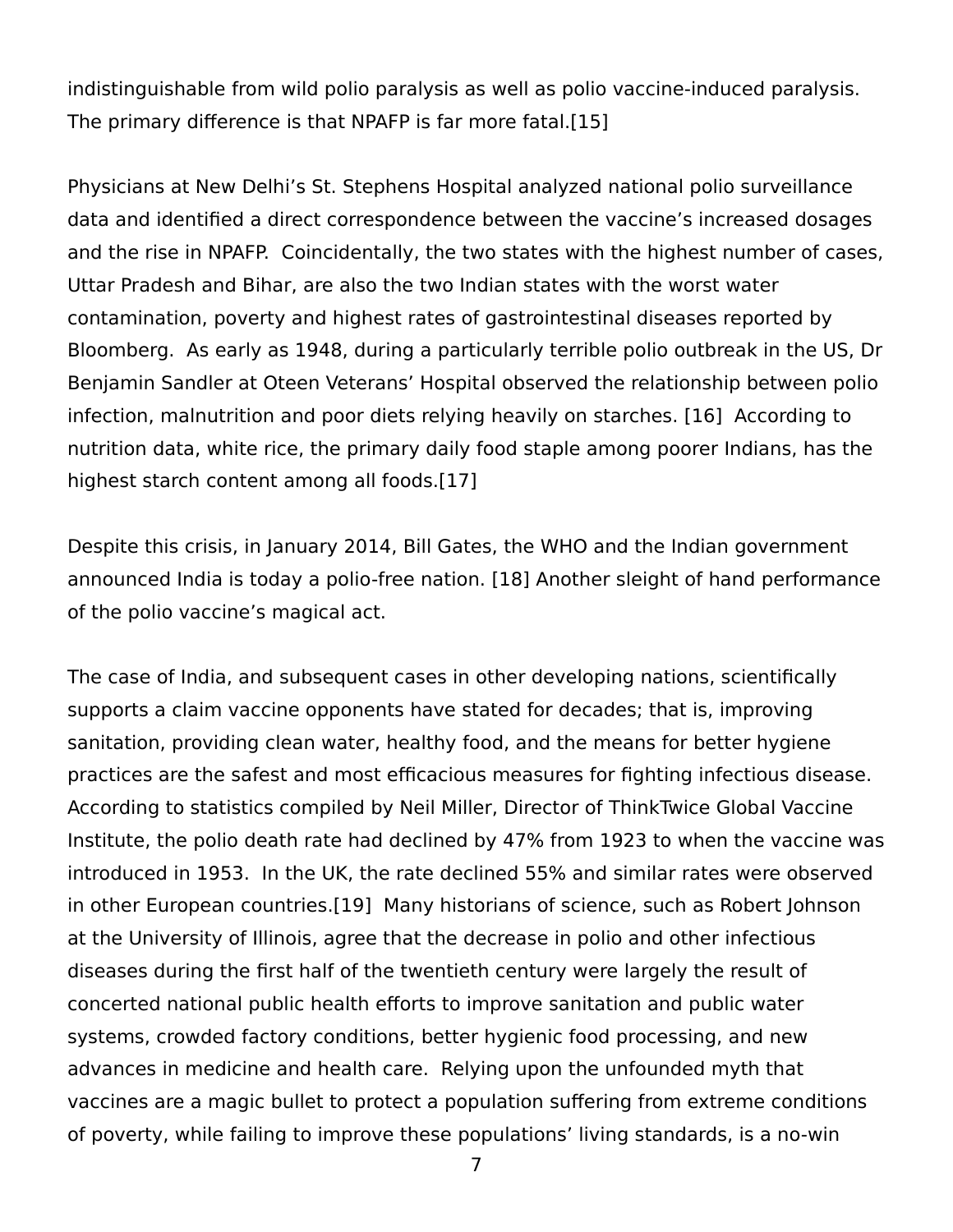scenario. Vaccines will continue to fail and further endanger millions of children's health with severely impaired immune systems with high levels of infectious agents and other toxic ingredients.

A further question that has arisen in recent years is whether or not a new and more deadly polio virus has emerged as a result of over-vaccination. In 2014, researchers at the University of Bonn isolated a new strain of polio virus that evades vaccine protection. During a 2010 polio outbreak in a vaccinated region of the Congo, there were 445 cases of polio paralysis and 209 deaths. [20] This is only the most recent report of polio virus strains' mutation that calls the entire medical edifice of the vaccine's efficacy into question. One of the first discoveries of the vaccine contributing to the rise of new polio strains was reported by the Institut Pasteur in 1993. Dr. Crainic at the Institut proved that if you vaccine a person with 3 strains of poliovirus, a fourth strain will emerge and therefore the vaccine itself is contributing to recombinant activity between strains.

Since the poliovirus is excreted through a persons GI system, it is commonly present in sewage and water resources. Japanese scientists also discovered a new infectious polio strain in rivers and sewage near Tokyo. After genetic sequencing, the novel mutation was traced back to the polio vaccine. Additional vaccine-derived polio strains have also been identified in Egypt, Haiti and the Dominican Republic.[21]

Therefore, the emergence of new polio strains due to over-vaccination is predictable. Similar developments are being discovered with a new pertussis strain that evades the current DPT vaccines. For this reason, there has been an increase in whooping cough outbreaks among fully vaccinated children. Influenza viruses regularly mutate and evade current flu vaccines. The measles vaccine is becoming less and less effective, and again measles outbreaks are occurring among some of the most highly vaccinated populations.

As with the failure of antibiotics because of their over-reliance to fight infections, researchers are now more willing to entertain the likelihood that massive vaccination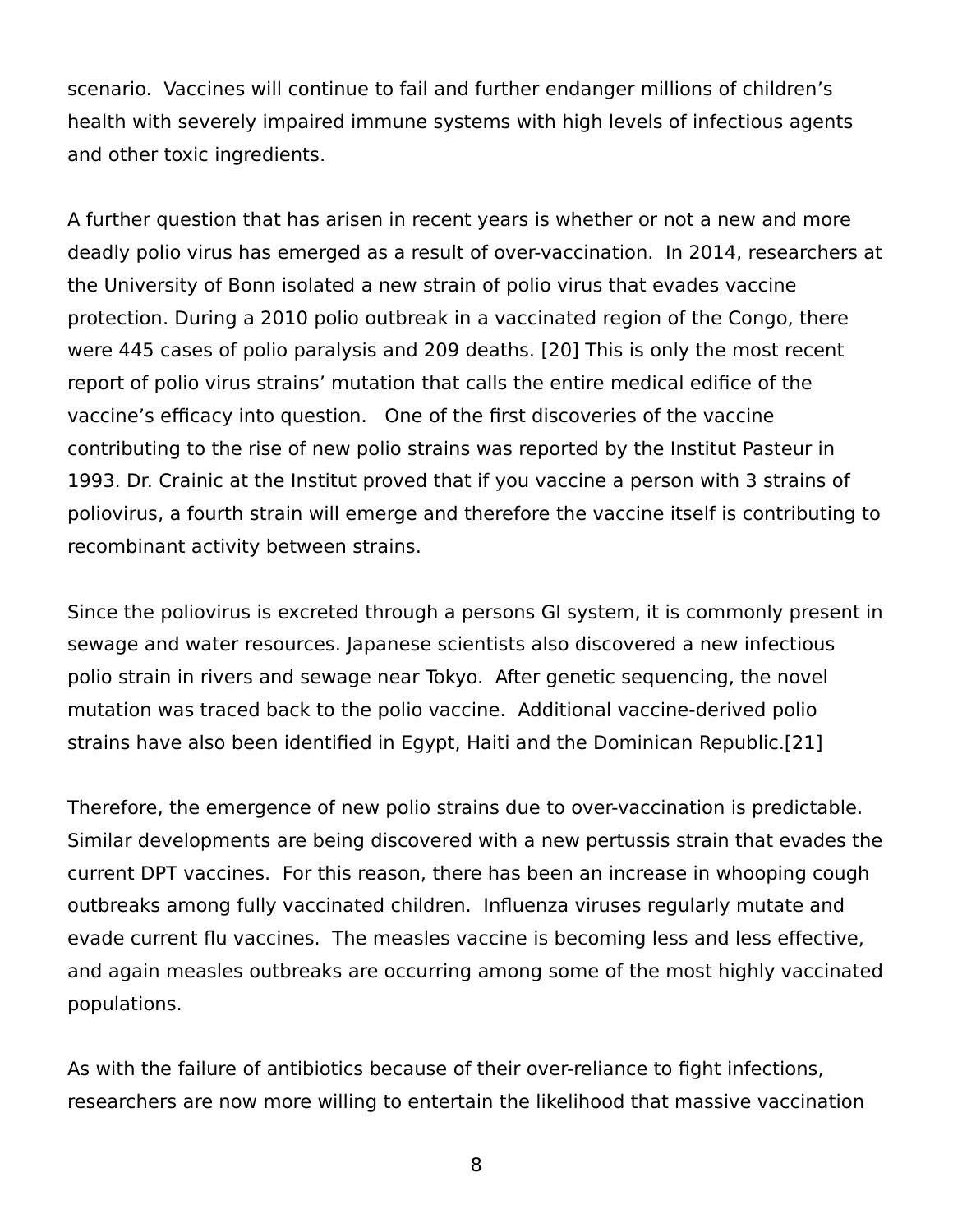campaigns are contributing to the emergence of new, more deadly viral strains impervious to today's vaccines.

Currently, federal agencies review the vaccine science, reinterpret the evidence as it sees fit, and are not held accountable for its misinformation and blatant denialism that threatens the health of countless children at the cost of tens of billions of dollars. Vaccine policies are driven by committees that govern vaccine scheduling and everyone has a biased conflict of interests with the private vaccine makers. Even if a person were to make the wild assumption that polio vaccines were responsible for the eradication of polio infection in the US, what has been the trade off? According to the American Cancer Society, in 2013 over 1.6 million Americans will be diagnosed with cancer. Twenty-four million Americans have autoimmune diseases. How many of these may be related to the polio and other vaccines? In the case of the polio vaccine the evidence is extremely high that an infectious disease, believed to have been eliminated from the US, continues ravage the lives of polio vaccine recipients. Nevertheless it can no longer be disputed that the polio vaccine's devastating aftermath raises a serious question that American health officials and vaccine companies are fearful to have answered.

Today the private drug industry and its allies in the federal government write the scientific papers, interpret them and are never held accountable when they are wrong. Such are the policies now being driven by the federal committees overseeing the nation's vaccination schedules. There is no independent science or objection based upon volumes of scientific research permitted in the vaccine hoax.

## **NOTES**

[1] Miller, N. "The polio vaccine: a critical assessment of its arcane history, efficacy, and long-term health-related consequences" Medical Veritas. Vol. 1 239-251, 2004

[2] McBean E. The Poisoned Needle. Mokelumne Hill, California: Health Research,1957

[3] Humphries, S. "Smoke, Mirrors and the Disappearance of Polio," International Medical Council on Vaccination. November 17, 2011

[4] Humphries, S. and Bystrianyk, R. Dissolving Illusions: Disaese, Vaccines and the